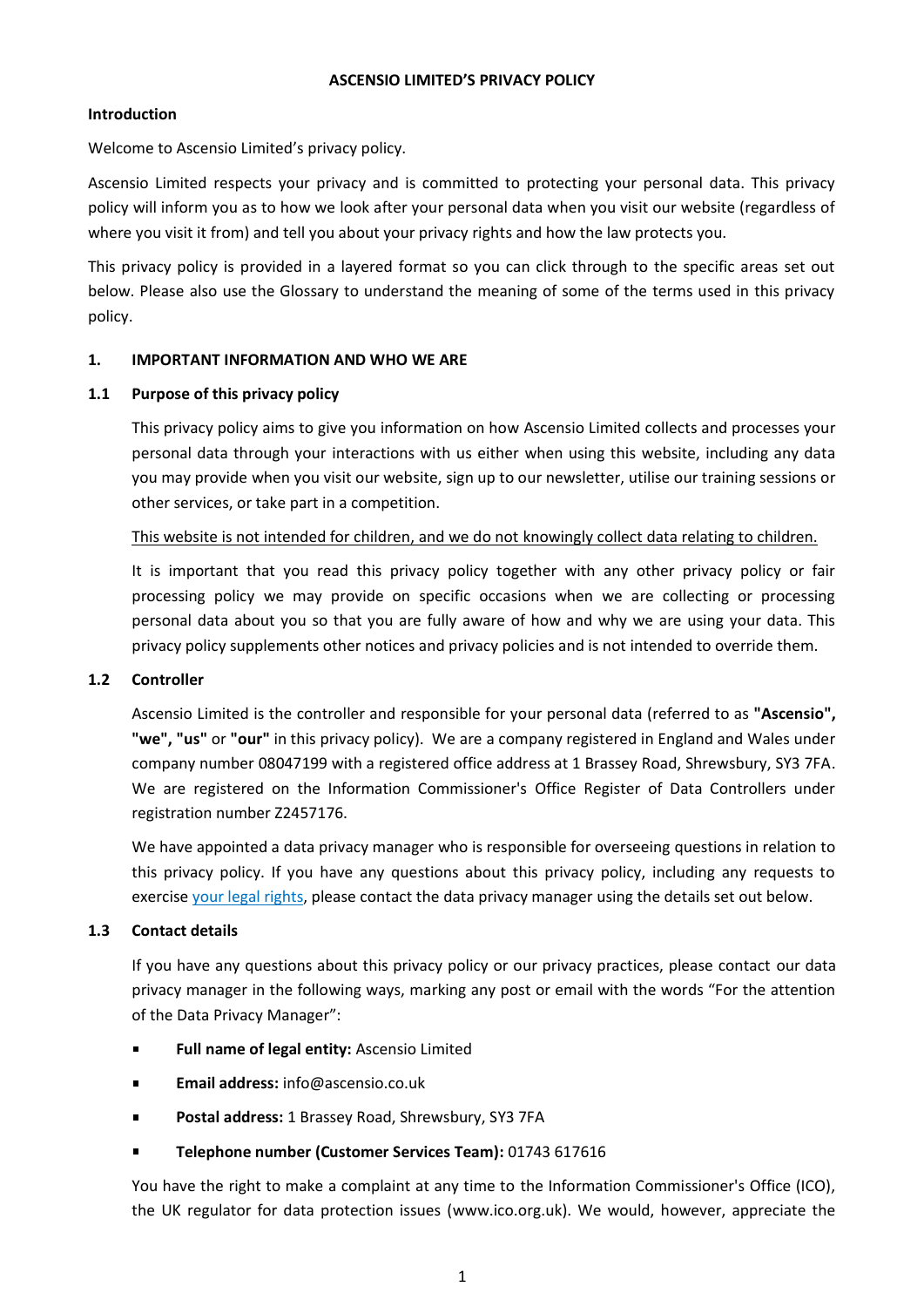chance to deal with your concerns before you approach the ICO so please contact us in the first instance.

# **1.4 Changes to the privacy policy and your duty to inform us of changes**

We keep our privacy policy under regular review. This version was last updated on 1<sup>st</sup> September. Historic versions can be obtained by contacting us.

It is important that the personal data we hold about you is accurate and current. Please keep us informed if your personal data changes during your relationship with us.

### **1.5 Third-party links**

This website may include links to third-party websites, plug-ins and applications. Clicking on those links or enabling those connections may allow third parties to collect or share data about you. We do not control these third-party websites and are not responsible for their privacy statements. When you leave our website, we encourage you to read the privacy policy of every website you visit.

## **2. THE DATA WE COLLECT ABOUT YOU**

## **2.1 The types of personal data we collect about you**

Personal data, or personal information, means any information about an individual from which that person can be identified. It does not include data where the identity has been removed (anonymous data).

We may collect, use, store and transfer different kinds of personal data about you which we have grouped together as follows:

- **Identity Data** includes first name, last name, username or similar identifier.
- **Contact Data** includes billing address, delivery address, email address and telephone numbers.
- **Financial Data** includes bank account and payment card details.
- **Transaction Data** includes details about payments to and from you and other details of  $\blacksquare$ services you have purchased from us.
- **Technical Data** includes internet protocol (IP) address, your login data, browser type and  $\blacksquare$ version, time zone setting and location, browser plug-in types and versions, operating system and platform, and other technology on the devices you use to access this website.
- **Profile Data** includes your username and password, purchases or orders made by you, your  $\blacksquare$ interests, preferences, feedback and survey responses.
- **Usage Data** includes information about how you use our website and services.
- **Marketing and Communications Data** includes your preferences in receiving marketing from us and our third parties and your communication preferences.

### **2.2 Aggregated Data.**

We also collect, use and share **Aggregated Data** such as statistical or demographic data for any purpose. Aggregated Data could be derived from your personal data but is not considered personal data in law as this data will **not** directly or indirectly reveal your identity. For example, we may aggregate your Usage Data to calculate the percentage of users accessing a specific website feature. However, if we combine or connect Aggregated Data with your personal data so that it can directly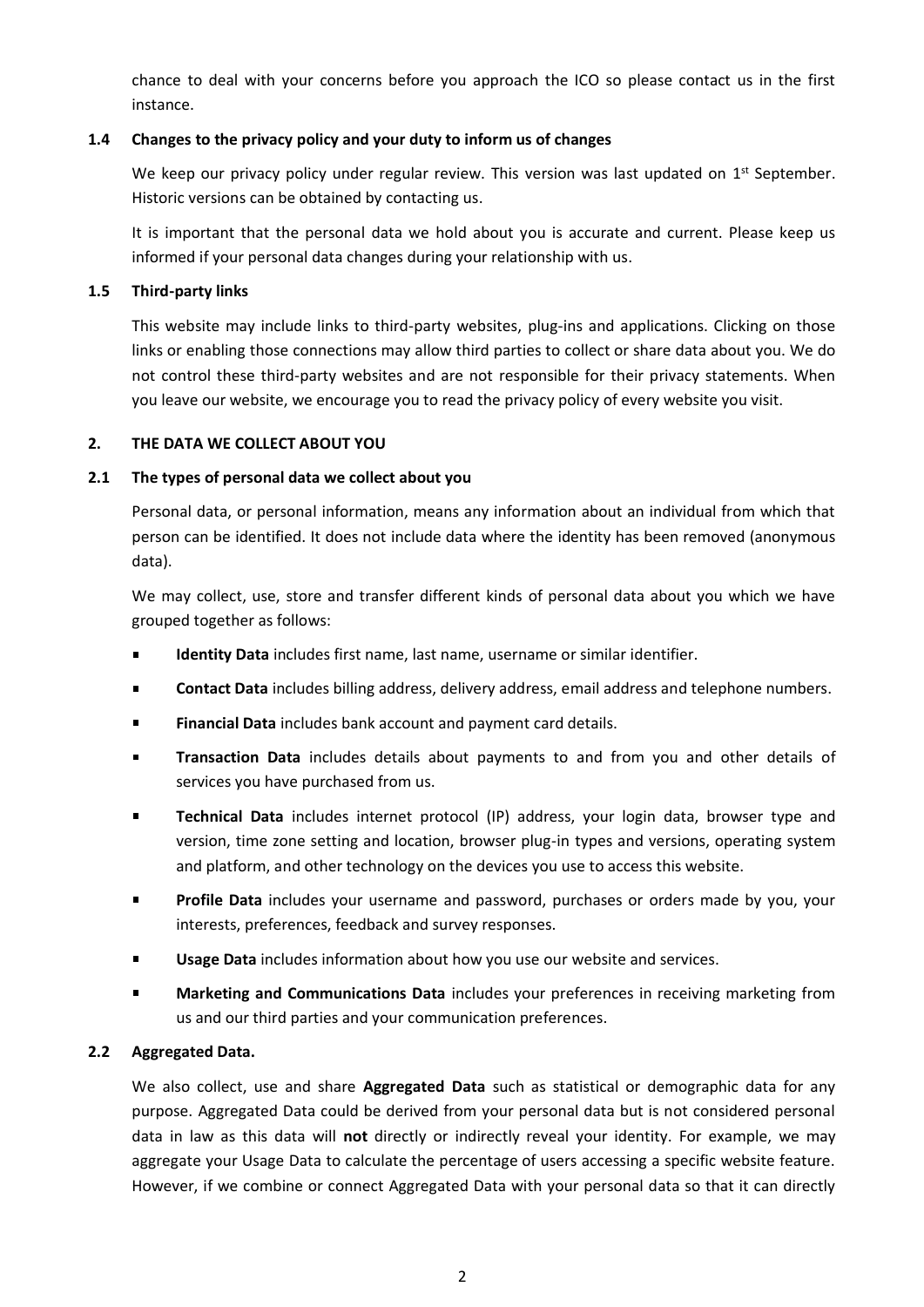or indirectly identify you, we treat the combined data as personal data which will be used in accordance with this privacy policy.

# **2.3 Special Categories of Personal Data.**

We do not collect any **Special Categories of Personal Data** about you (this includes details about your race or ethnicity, religious or philosophical beliefs, sex life, sexual orientation, political opinions, trade union membership, information about your health, and genetic and biometric data). Nor do we collect any information about criminal convictions and offences.

# **2.4 If you fail to provide personal data**

Where we need to collect personal data by law, or under the terms of a contract we have with you, and you fail to provide that data when requested, we may not be able to perform the contract we have or are trying to enter into with you (for example, to provide you with our services). In this case, we may have to cancel a product or service you have with us, but we will notify you if this is the case at the time.

# **3. HOW IS YOUR PERSONAL DATA COLLECTED?**

We use different methods to collect data from and about you, including through:

- **3.1 Direct interactions.** You may give us your Identity, Contact, Financial and Professional Data by filling in forms or by corresponding with us by post, phone, email or otherwise. This includes personal data you provide when you:
	- apply for, or register to use, our services;
	- subscribe to our service or publications;
	- request marketing to be sent to you;
	- enter a competition, promotion or survey; or  $\blacksquare$
	- give us feedback or contact us.
- **3.2 Automated technologies or interactions.** As you interact with our website, we will automatically collect Technical Data about your equipment, browsing actions and patterns. We collect this personal data by using cookies, server logs and other similar technologies. We may also receive Technical Data about you if you visit other websites employing our cookies. Please see our [Cookie Policy](https://ascensio.co.uk/privacy-cookie-policy/) for further details.
- **3.3 Third parties or publicly available sources.** We will receive personal data about you from various third parties as set out below:
	- $\blacksquare$ Technical Data from analytics providers such as Google Analytics, who provide information and analysis about our web page traffic, and who help us to improve and tailor our website to meet our customers' needs;
	- Information about your leadership profile, from companies such as Thomas International or Multi Health Systems who provide us with a report showing your leadership traits and preferences based upon the information you provide to them directly via a link on our website. We will only receive this data if you choose to submit your information to the third party's website for such processing.
	- Contact, Financial and Transaction Data from providers of technical, payment and delivery services based inside the UK.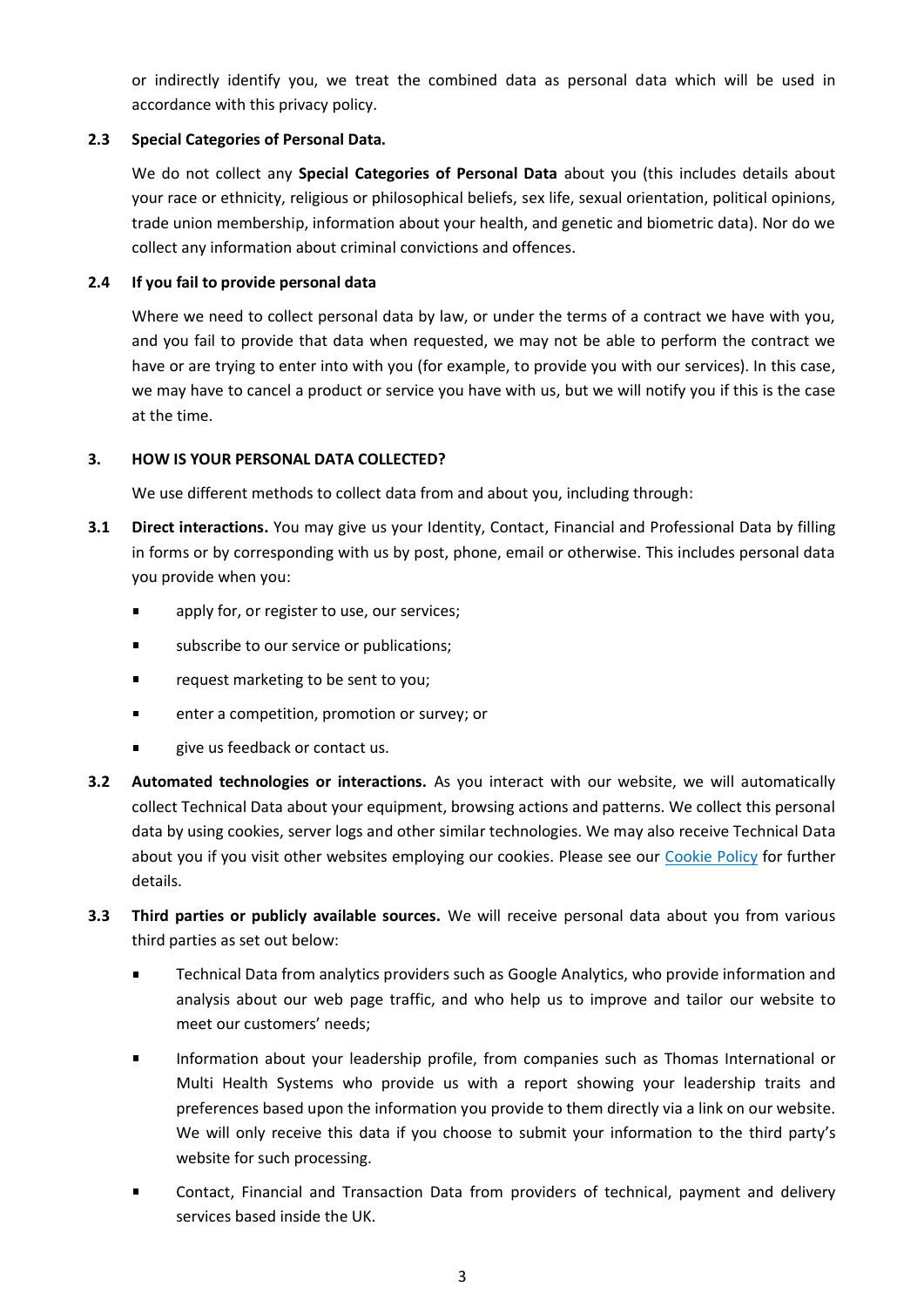### **4. HOW WE USE YOUR PERSONAL DATA**

### **4.1 Lawful basis upon which we use your personal data**

We will only use your personal data when the law allows us to. Most commonly, we will use your personal data in the following circumstances:

- Where we need to perform the contract we are about to enter into, or have entered into, with you.
- Where it is necessary for our legitimate interests (or those of a third party) and your interests and fundamental rights do not override those interests.
- Where we need to comply with a legal obligation.
- Where we have your express consent to do so.

Please refer to the ['Lawful Basis'](#page-7-0) section of the Glossary to find out more about the types of lawful basis that we will rely on to process your personal data.

Generally, we do not rely on consent as a legal basis for processing your personal data although we will get your consent before: (a) sending third party direct marketing communications to you via email or text message; and (b) sending any of your details to the manufacturer of the goods you have purchased. You have the right to withdraw consent to marketing at any time by contacting us.

## <span id="page-3-0"></span>**4.2 Purposes for which we will use your personal data**

We have set out below, in a table format, a description of all the ways we plan to use your personal data, and which of the legal bases we rely on to do so. We have also identified what our legitimate interests are where appropriate.

Note that we may process your personal data for more than one lawful ground depending on the specific purpose for which we are using your data. Please contact us if you need details about the specific legal ground we are relying on to process your personal data where more than one ground has been set out in the table below.

| <b>Purpose/Activity</b>                                                                                                                        | Type of data                                                                                                     | Lawful basis for processing including<br>basis of legitimate interest                                                    |
|------------------------------------------------------------------------------------------------------------------------------------------------|------------------------------------------------------------------------------------------------------------------|--------------------------------------------------------------------------------------------------------------------------|
| To register you as a new customer                                                                                                              | Identity<br>a)<br>b)<br>Contact                                                                                  | Performance of a contract with you                                                                                       |
| To process and deliver your order<br>including:<br>Manage payments, fees and<br>a)<br>charges<br>Collect and recover money<br>b)<br>owed to us | Identity<br>a)<br>Contact<br>b)<br>Financial<br>C)<br>Transaction<br>d)<br>Marketing and<br>e)<br>Communications | Performance of a contract with you<br>a)<br>Necessary for our legitimate interests<br>b)<br>(to recover debts due to us) |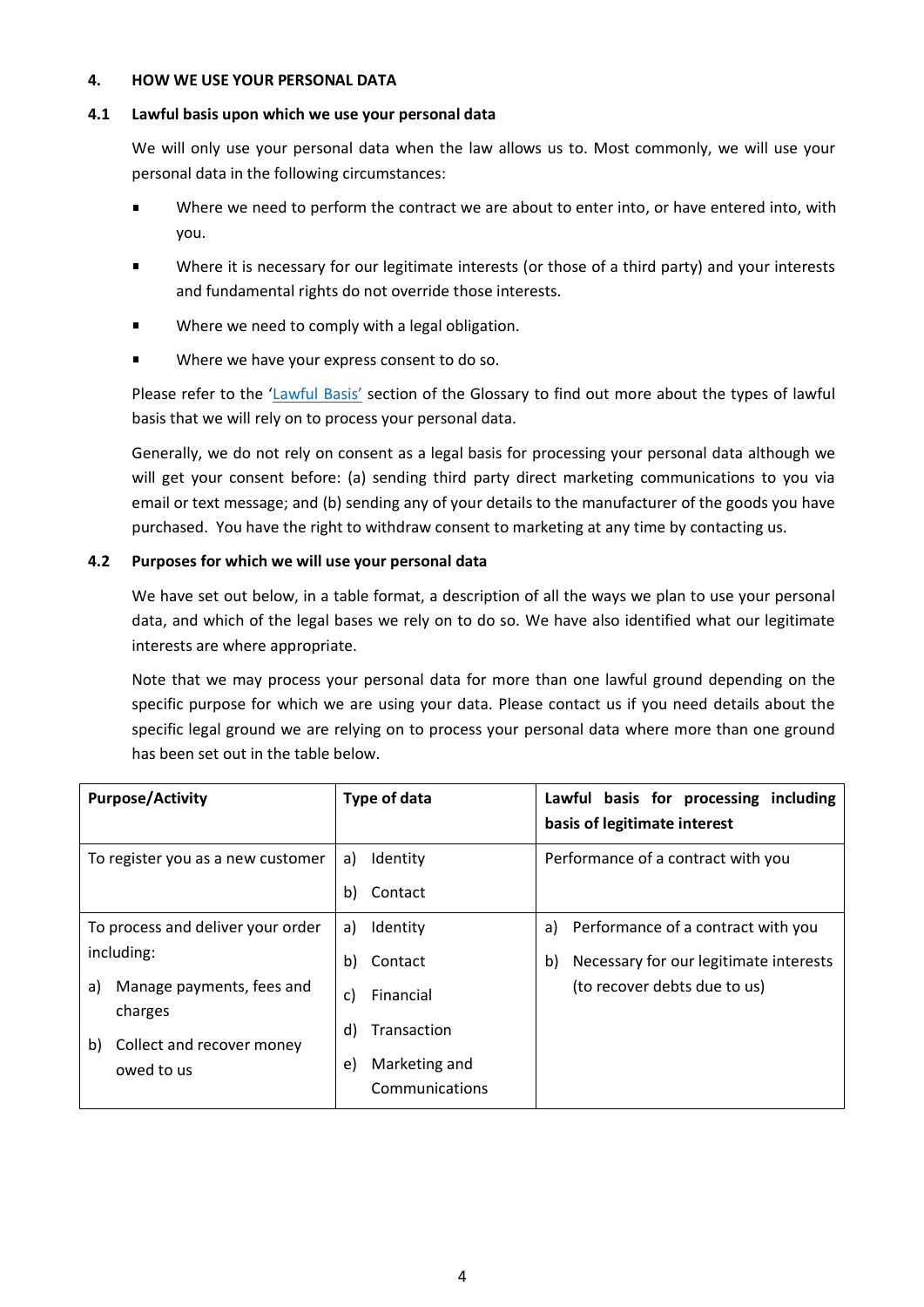| To manage our relationship with<br>you which will include:<br>Notifying you about changes<br>a)<br>to our terms or privacy policy<br>To keep a record of your<br>b)<br>marketing preferences, and<br>opt-ins<br>Asking you to leave a review<br>C)<br>or take a survey | Identity<br>a)<br>b)<br>Contact<br>Profile<br>c)<br>Marketing and<br>d)<br>Communications                                                      | Performance of a contract with you<br>a)<br>Necessary to comply with a legal<br>b)<br>obligation<br>Necessary for our legitimate interests<br>c)<br>(to keep our records updated and to<br>study how customers use our<br>products/services)                                                                       |
|------------------------------------------------------------------------------------------------------------------------------------------------------------------------------------------------------------------------------------------------------------------------|------------------------------------------------------------------------------------------------------------------------------------------------|--------------------------------------------------------------------------------------------------------------------------------------------------------------------------------------------------------------------------------------------------------------------------------------------------------------------|
| To enable you to partake in a<br>prize draw, competition or<br>complete a survey                                                                                                                                                                                       | Identity<br>a)<br>b)<br>Contact<br>Profile<br>c)<br>d)<br>Usage<br>Marketing and<br>e)<br>Communications                                       | Performance of a contract with you<br>a)<br>Necessary for our legitimate interests<br>b)<br>(to study how customers use our<br>products/services, to develop them<br>and grow our business)                                                                                                                        |
| To administer and protect our<br>business and this website<br>(including troubleshooting, data<br>analysis, testing, system<br>maintenance, support, reporting<br>and hosting of data)                                                                                 | Identity<br>a)<br>Contact<br>b)<br>Technical<br>c)                                                                                             | Necessary for our legitimate interests<br>a)<br>(for running our business, provision<br>of administration and IT services,<br>network security, to prevent fraud<br>and in the context of a business<br>reorganisation or group restructuring<br>exercise)<br>Necessary to comply with a legal<br>b)<br>obligation |
| To deliver relevant website<br>content and advertisements to<br>you and measure or understand<br>the effectiveness of the<br>advertising we serve to you<br>To use data analytics to improve                                                                           | Identity<br>a)<br>Contact<br>b)<br>Profile<br>c)<br>d)<br>Usage<br>Marketing and<br>e)<br>Communications<br>Technical<br>f)<br>Technical<br>a) | Necessary for our legitimate interests (to<br>study how customers use our<br>products/services, to develop them, to<br>grow our business and to inform our<br>marketing strategy).<br>Necessary for our legitimate interests (to                                                                                   |
| our website, products/services,<br>marketing, customer relationships<br>and experiences                                                                                                                                                                                | b)<br>Usage                                                                                                                                    | define types of customers for our<br>products and services, to keep our<br>website updated and relevant, to develop<br>our business and to inform our marketing<br>strategy).                                                                                                                                      |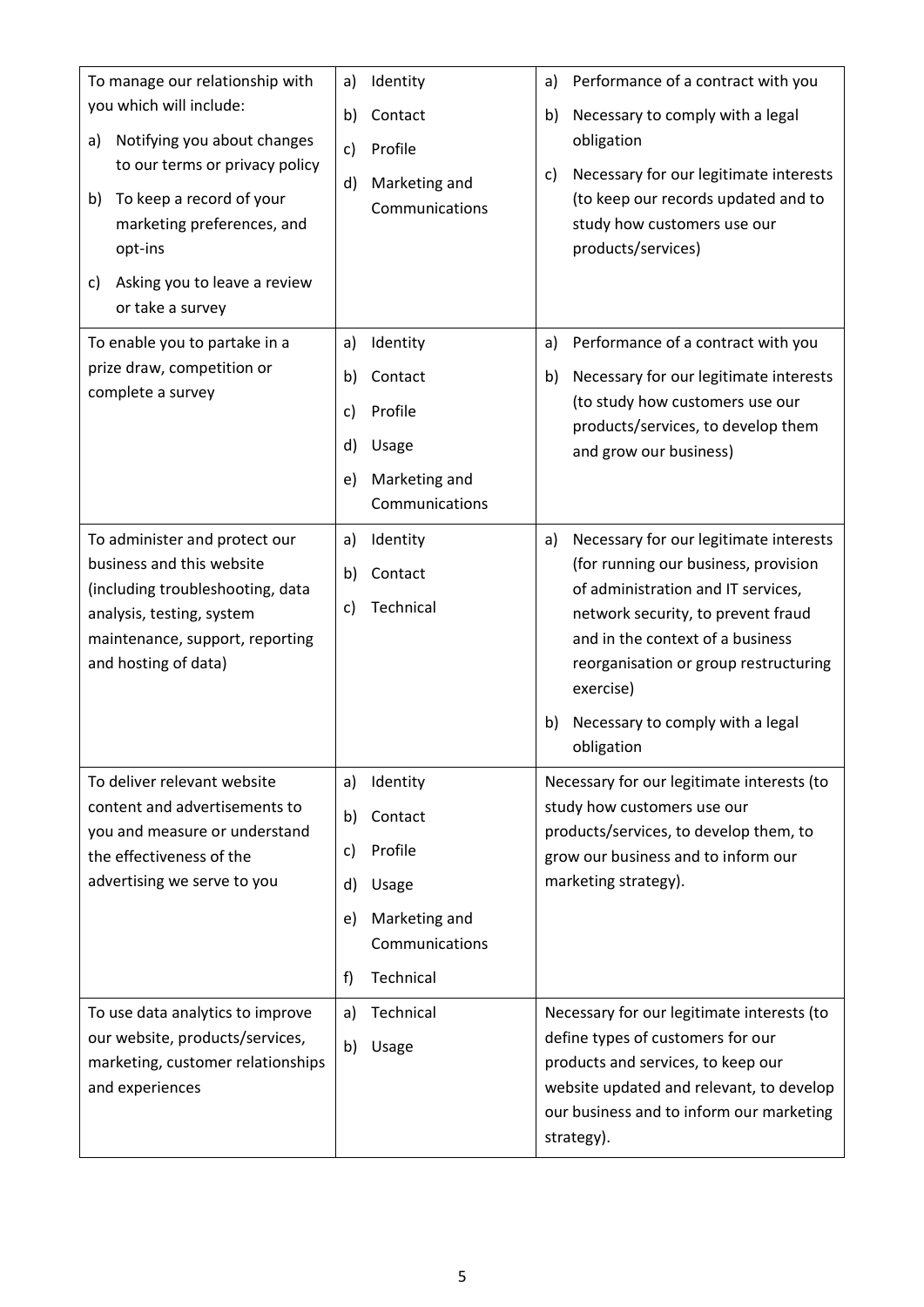| To make suggestions and                                          | a) | Identity                        | Necessary for our legitimate interests (to                                                        |
|------------------------------------------------------------------|----|---------------------------------|---------------------------------------------------------------------------------------------------|
| recommendations to you about<br>goods or services that may be of | b) | Contact                         | grow our business and promote our<br>products and services to our customers).                     |
| interest to you                                                  | C) | Technical                       | You will only receive digital marketing                                                           |
|                                                                  | d) | Usage                           | communications from us if you have                                                                |
|                                                                  | e) | Profile                         | requested information from us or                                                                  |
|                                                                  | f) | Marketing and<br>Communications | purchased goods or services from us and<br>you have not opted out of receiving that<br>marketing. |

### **4.3 Marketing**

We strive to provide you with choices regarding certain personal data uses, particularly around marketing and advertising.

#### **4.4 Promotional offers from us**

We may use your Identity, Contact, Technical, Usage and Profile Data to form a view on what we think you may want or need, or what may be of interest to you. This is how we decide which products, services and offers may be relevant for you (we call this marketing).

You will receive marketing communications from us if you have requested information from us or purchased goods or services from us and you have not opted out of receiving that marketing.

#### **4.5 Third-party marketing**

We will get your express opt-in consent before we share your personal data with any third party for marketing purposes.

#### **4.6 Opting out**

You can ask us or third parties to stop sending you marketing messages at any time by following the opt-out links on any marketing message sent to you, or by contacting us at any time.

Where you opt out of receiving these marketing messages, this will not apply to personal data provided to us as a result of purchasing a service or other transaction.

#### **4.7 Cookies**

You can set your browser to refuse all or some browser cookies, or to alert you when websites set or access cookies. If you disable or refuse cookies, please note that some parts of this website may become inaccessible or not function properly. For more information about the cookies we use, please refer to ou[r Cookie Policy.](https://ascensio.co.uk/privacy-cookie-policy/)

#### **4.8 Change of purpose**

We will only use your personal data for the purposes for which we collected it, unless we reasonably consider that we need to use it for another reason and that reason is compatible with the original purpose. If you wish to get an explanation as to how the processing for the new purpose is compatible with the original purpose, please contact us.

If we need to use your personal data for an unrelated purpose, we will notify you and we will explain the legal basis which allows us to do so.

Please note that we may process your personal data without your knowledge or consent, in compliance with the above rules, where this is required or permitted by law.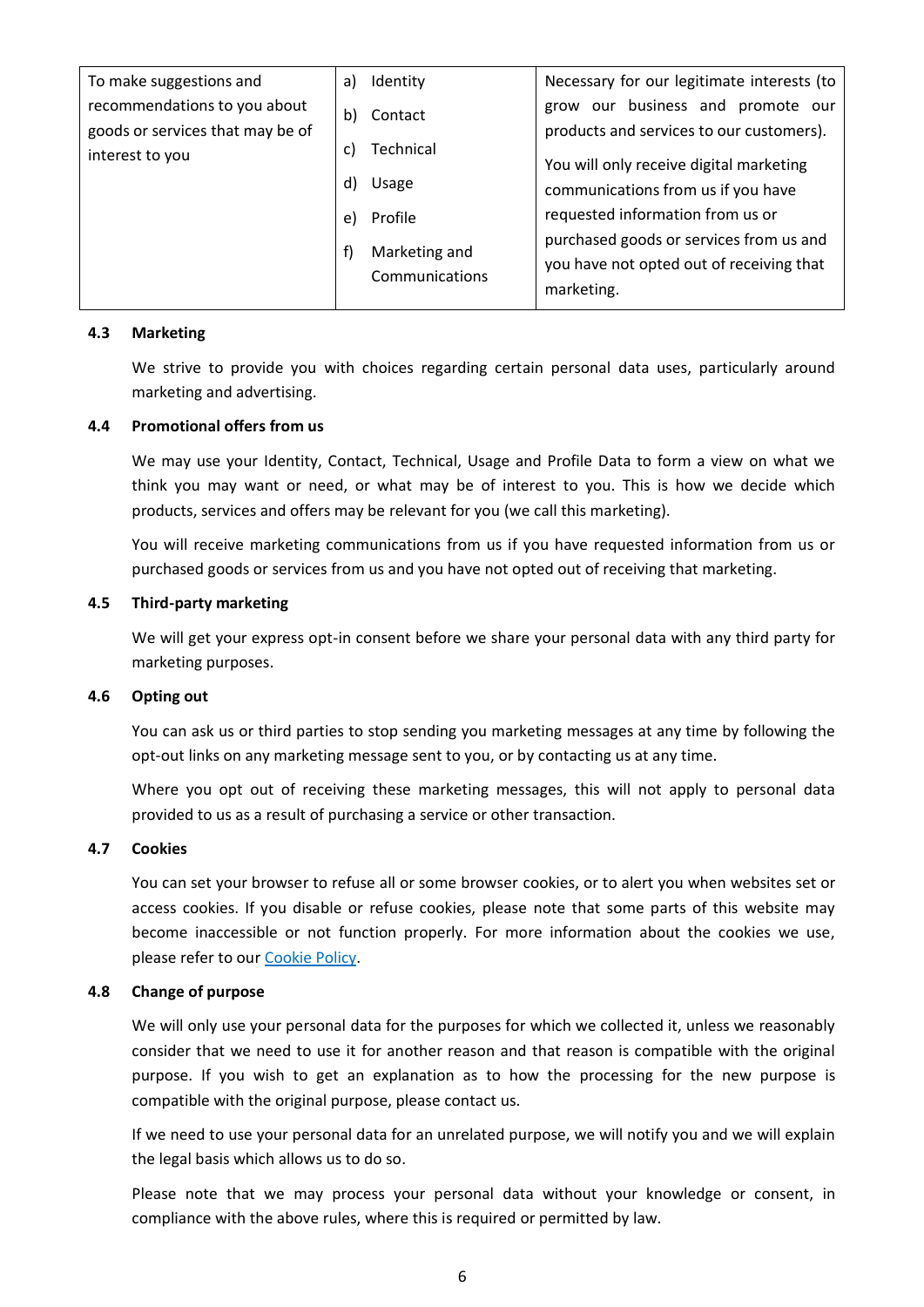### **5. DISCLOSURES OF YOUR PERSONAL DATA**

We may share your personal data with the parties set out below for the purposes set out in the table entitled "[Purposes for which we will use your personal data](#page-3-0)" in this Privacy Policy.

- $\blacksquare$ Third Parties as set out in the [Glossary.](#page-7-1)
- Third parties to whom we may choose to sell, transfer or merge parts of our business or our  $\blacksquare$ assets. Alternatively, we may seek to acquire other businesses or merge with them. If a change happens to our business, then the new owners may use your personal data in the same way as set out in this privacy policy.

We require all third parties to respect the security of your personal data and to treat it in accordance with the law. We do not allow our third-party service providers to use your personal data for their own purposes and only permit them to process your personal data for specified purposes and in accordance with our instructions.

# **6. INTERNATIONAL TRANSFERS**

We do not transfer your personal data outside the UK.

# **7. DATA SECURITY**

- **7.1** We have put in place appropriate security measures to prevent your personal data from being accidentally lost, used or accessed in an unauthorised way, altered or disclosed. In addition, we limit access to your personal data to those employees, agents, contractors and other third parties who have a business need to know. They will only process your personal data on our instructions, and they are subject to a duty of confidentiality.
- **7.2** We have put in place procedures to deal with any suspected personal data breach and will notify you and any applicable regulator of a breach where we are legally required to do so.

### **8. DATA RETENTION**

### **8.1 How long will you use my personal data for?**

We will only retain your personal data for as long as reasonably necessary to fulfil the purposes we collected it for, including for the purposes of satisfying any legal, regulatory, tax, accounting or reporting requirements. We may retain your personal data for a longer period in the event of a complaint or if we reasonably believe there is a prospect of litigation in respect to our relationship with you.

To determine the appropriate retention period for personal data, we consider the amount, nature and sensitivity of the personal data, the potential risk of harm from unauthorised use or disclosure of your personal data, the purposes for which we process your personal data and whether we can achieve those purposes through other means, and the applicable legal, regulatory, tax, accounting or other requirements.

By law we have to keep basic information about our customers (including Contact, Identity, Financial and Transaction Data) for six years after they cease being customers for tax purposes.

In some circumstances you can ask us to delete your data: see [your legal rights,](#page-8-0) below, for further information.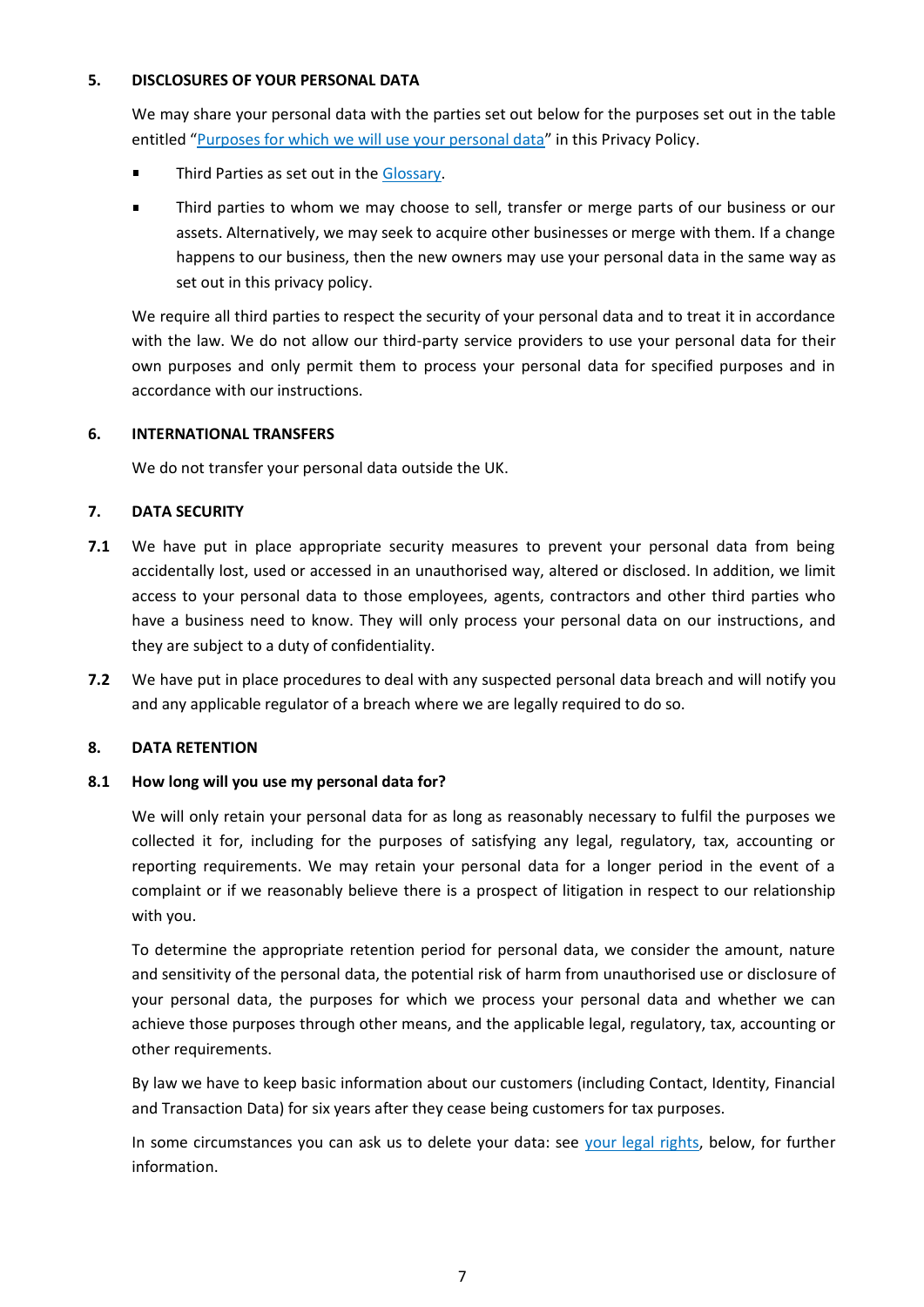In some circumstances we will anonymise your personal data (so that it can no longer be associated with you) for research or statistical purposes, in which case we may use this information indefinitely without further notice to you.

### **9. YOUR LEGAL RIGHTS**

### **9.1 Your rights under data protection laws**

Under certain circumstances, you have rights under data protection laws in relation to your personal data. Please refer to the Glossary by clicking on the links below, to find out more about these rights:

- [Request access to your personal data.](#page-8-1)
- $\blacksquare$ [Request correction of your personal data.](#page-8-2)
- [Request erasure of your personal data.](#page-8-3)  $\blacksquare$
- [Object to processing of your personal data.](#page-8-4)
- [Request restriction of processing your personal data.](#page-8-5)
- [Request transfer of your personal data](#page-9-0)*.*
- [Right to withdraw consent.](#page-9-1)

If you wish to exercise any of the rights set out above, please contact us.

### **9.2 No fee usually required**

You will not have to pay a fee to access your personal data (or to exercise any of the other rights). However, we may charge a reasonable fee if your request is clearly unfounded, repetitive or excessive. Alternatively, we could refuse to comply with your request in these circumstances.

### **9.3 What we may need from you**

We may need to request specific information from you to help us confirm your identity and ensure your right to access your personal data (or to exercise any of your other rights). This is a security measure to ensure that personal data is not disclosed to any person who has no right to receive it. We may also contact you to ask you for further information in relation to your request to speed up our response.

### **9.4 Time limit to respond**

We try to respond to all legitimate requests within one month. Occasionally it could take us longer than a month if your request is particularly complex or you have made a number of requests. In this case, we will notify you and keep you updated.

### <span id="page-7-1"></span>**10. GLOSSARY**

### <span id="page-7-0"></span>**10.1 Lawful Basis**

**Legitimate Interest** means the interest of our business in conducting and managing our business to enable us to give you the best service/product and the best and most secure experience. We make sure we consider and balance any potential impact on you (both positive and negative) and your rights before we process your personal data for our legitimate interests. We do not use your personal data for activities where our interests are overridden by the impact on you (unless we have your consent or are otherwise required or permitted to by law). You can obtain further information about how we assess our legitimate interests against any potential impact on you in respect of specific activities by contacting us.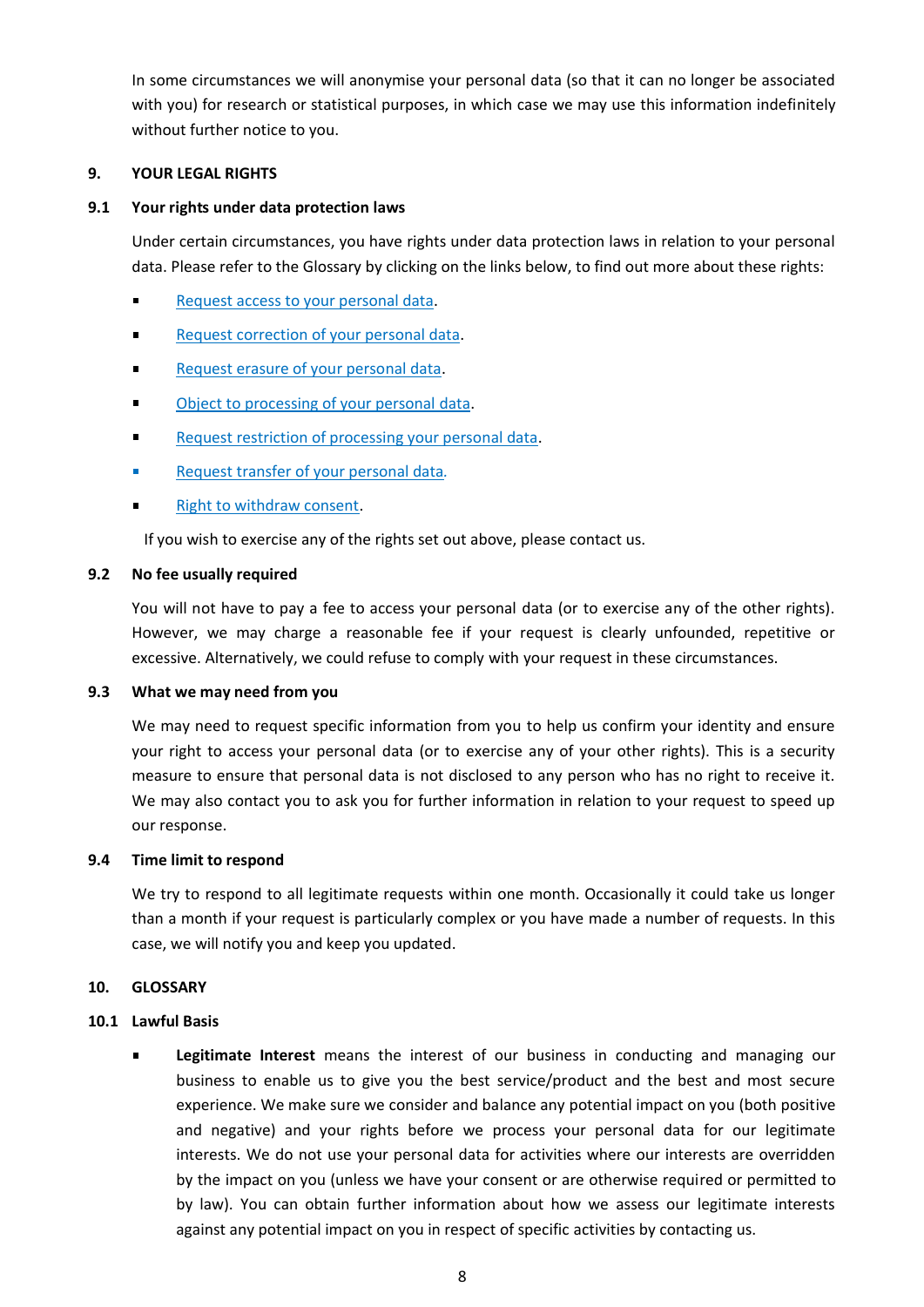- **Performance of Contract** means processing your data where it is necessary for the performance of a contract to which you are a party or to take steps at your request before entering into such a contract.
- **Comply with a legal obligation** means processing your personal data where it is necessary for compliance with a legal obligation that we are subject to.

# **10.2 Third Parties**

- Service providers acting as processors based in the UK who provide IT, data warehousing and  $\blacksquare$ system administration services.
- Professional advisers acting as processors or joint controllers including lawyers, bankers, auditors and insurers based in the United Kingdom who provide consultancy, banking, legal, insurance and accounting services.
- $\blacksquare$ HM Revenue & Customs, regulators and other authorities acting as processors or joint controllers based in the United Kingdom who require reporting of processing activities in certain circumstances.

## <span id="page-8-0"></span>**11. YOUR LEGAL RIGHTS**

You have the right to:

- <span id="page-8-1"></span>**11.1 Request access** to your personal data (commonly known as a "data subject access request"). This enables you to receive a copy of the personal data we hold about you and to check that we are lawfully processing it.
- <span id="page-8-2"></span>**11.2 Request correction of the personal data that we hold about you.** This enables you to have any incomplete or inaccurate data we hold about you corrected, though we may need to verify the accuracy of the new data you provide to us.
- <span id="page-8-3"></span>**11.3 Request erasure of your personal data.** This enables you to ask us to delete or remove personal data where there is no good reason for us continuing to process it. You also have the right to ask us to delete or remove your personal data where you have successfully exercised your right to object to processing (see below), where we may have processed your information unlawfully or where we are required to erase your personal data to comply with local law. Note, however, that we may not always be able to comply with your request of erasure for specific legal reasons which will be notified to you, if applicable, at the time of your request.
- <span id="page-8-4"></span>**11.4 Object to processing of your personal data where we are relying on a legitimate interest (or those of a third party) and there is something about your particular situation which makes you want to object to processing on this ground as you feel it impacts on your fundamental rights and freedoms.** You also have the right to object where we are processing your personal data for direct marketing purposes. In some cases, we may demonstrate that we have compelling legitimate grounds to process your information which override your rights and freedoms.
- <span id="page-8-5"></span>**11.5 Request restriction of processing** of your personal data. This enables you to ask us to suspend the processing of your personal data in the following scenarios:
	- $\blacksquare$ If you want us to establish the data's accuracy.
	- Where our use of the data is unlawful but you do not want us to erase it.
	- Where you need us to hold the data even if we no longer require it as you need it to establish,  $\blacksquare$ exercise or defend legal claims.